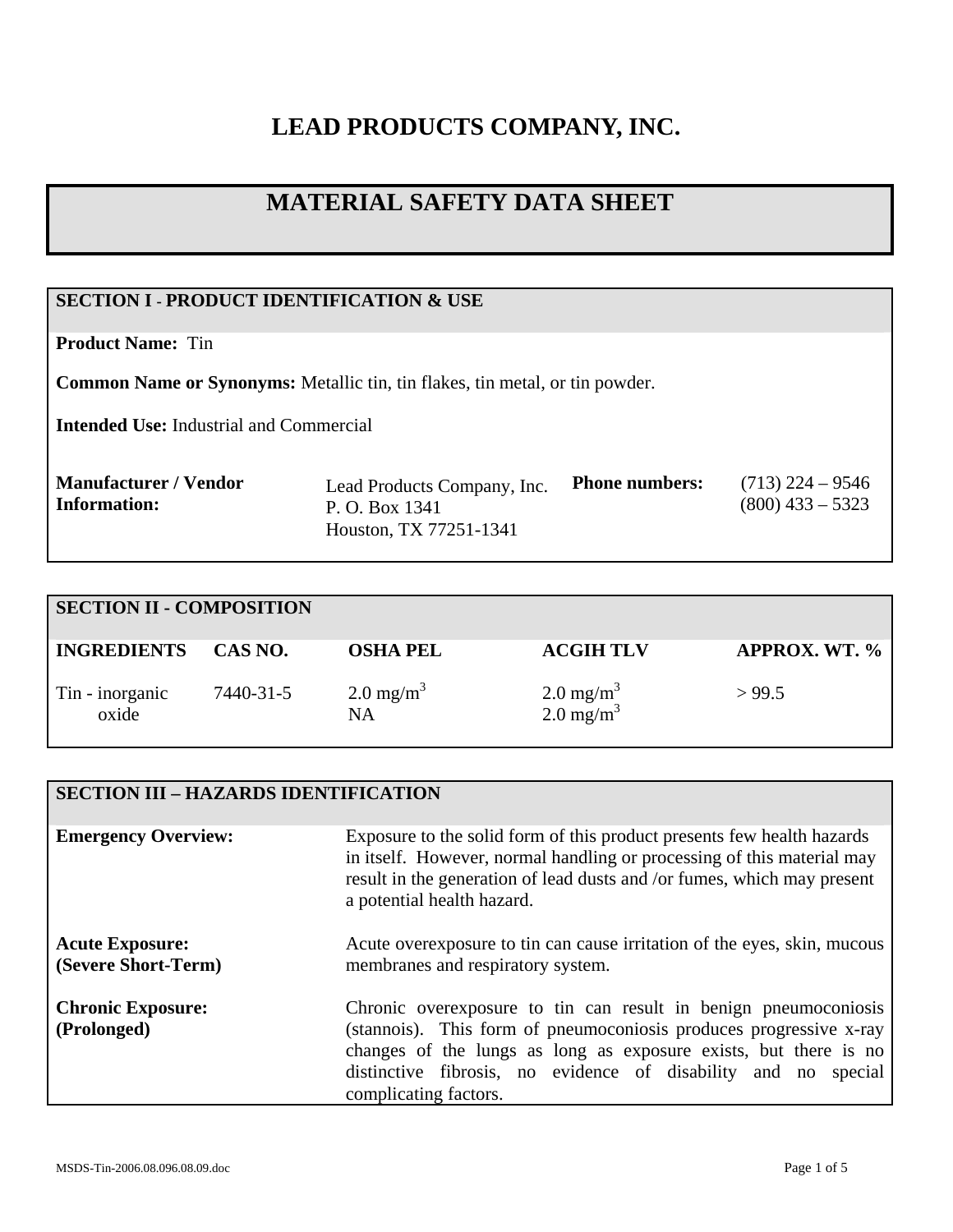#### **SECTION III – HAZARDS IDENTIFICATION (continued)**

| <b>Carcinogenicity:</b> | NTP: No                                       | IARC: No                                                           | <b>OSHA:</b> No                                                          |
|-------------------------|-----------------------------------------------|--------------------------------------------------------------------|--------------------------------------------------------------------------|
| Eye:                    | Dust, vapor and/or fume may cause irritation. |                                                                    |                                                                          |
| <b>Skin Contact:</b>    |                                               | Dust, vapor and/or fume may cause irritation.                      |                                                                          |
| <b>Skin Absorption:</b> |                                               | Dust, vapor and/or fume are not readily absorbed through the skin. |                                                                          |
| <b>Inhalation:</b>      |                                               | can result in both acute and chronic overexposure.                 | Dust, vapor and/or fume may be irritating to the respiratory system, and |
| <b>Ingestion:</b>       |                                               | and can result in both acute and chronic overexposure.             | Dust, vapor and/or fume may be absorbed through the digestive system,    |

#### **SECTION IV- EMERGENCY AND FIRST AID PROCEDURES**

| Eye:                 | Flush well with running water to remove particulate (s). If irritation |
|----------------------|------------------------------------------------------------------------|
|                      | persists, get medical attention.                                       |
| <b>Skin Contact:</b> | Follow normal hygiene $\&$ first aid procedures - wash with soap and   |
|                      | water.                                                                 |
|                      |                                                                        |
| <b>Inhalation:</b>   | Remove from exposure. Get medical attention if experiencing effects of |
|                      | overexposure. See Section III.                                         |
| <b>Ingestion:</b>    | Give water; induce vomiting only in a conscious non-convulsing         |
|                      |                                                                        |
|                      | individual; obtain immediate medical attention.                        |

#### **SECTION V- FIRE AND EXPLOSION HAZARD INFORMATION Flash point:** Non-flammable in solid form. Tin dust or fine powder may ignite under some conditions. **Flammable limits:** Not applicable **Extinguishing media:** Dry chemical, CO2 should be used on surrounding fire. **Do not use water on fires where molten metal is present. Special fire fighting procedures:** Use approved full-face piece self-contained breathing apparatus & full protective clothing if involved in fire. **Unusual fire & explosion hazards:**  Molten metals produce fume/dust/mist that may be toxic &/or respiratory irritants. Products or dust can react vigorously w/strong oxidizing agents.

| <b>SECTION VI - ACCIDENTAL RELEASE MEASURES</b> |                                                                                                                                                                                                                                   |
|-------------------------------------------------|-----------------------------------------------------------------------------------------------------------------------------------------------------------------------------------------------------------------------------------|
| <b>Spill or Leak Procedures:</b>                | 1) Material in dust form - minimize exposure. Clean-up using dustless<br>methods (e.g., HEPA vacuum). Do not use compressed air.<br>2) Place in closed labeled containers for recycling or disposal.<br>3) Keep out of waterways. |
|                                                 | Note: Response personnel should wear protective clothing $\&$<br>respiratory protection where dust/fume exposure exists.                                                                                                          |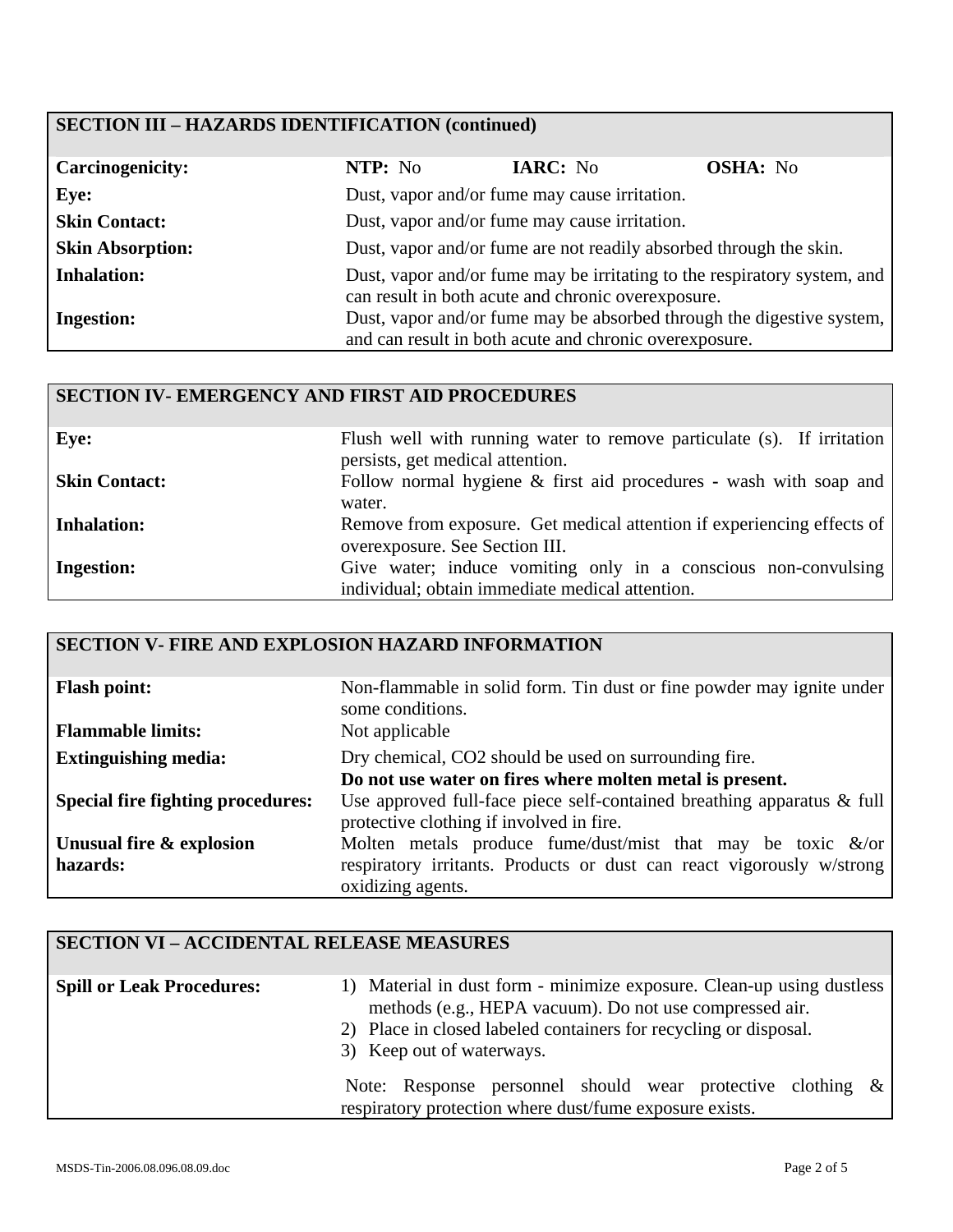### **SECTION VI – ACCIDENTAL RELEASE MEASURES (continued)**

**Other Procedures:** For large product users or operations involving large product quantities, we recommend that the purchaser establish a Spill Prevention, Control and Countermeasures (SPCC) Plan. The SPCC Plan should include procedures for proper storage as well as clean-up of spills or leaks. The procedures should conform to safe practices and provide for proper recovery and/or disposal. Depending on the quantity spilled, notification to the National Response Center (800-424-8802) may be required in case of hazardous substances. (See U.S. EPA and U.S. DOT regulations; also various state and local regulations.)

#### **SECTION VII – HANDLING & STORAGE**

**Handling Information:** Practice good housekeeping procedures to prevent dust accumulations. Keep material dry, where accidental contact with acids is not possible. Avoid storage near incompatible materials (see Section X). Avoid skin contact and keep away from children & their environment, feed products, food products and domestic animals.

**Other Precautions**: Special attention is drawn to the requirements of the U.S. OSHA Respirator Standard (29 CFR 1910.134) should airborne exposures exceed the U.S. OSHA Action Level (AL) or PEL.

## **SECTION VIII – EXPOSURE CONTROLS / PERSONAL PROTECTION**

**Respiratory Protection**: Respiratory protection is required where airborne exposures exceed U.S. OSHA /ACGIH permissible air concentrations. Respirator selection shall be made in accordance with the U.S. OSHA Respiratory Protection Standard at 29 CFR 1910.134.

**Ventilation**: Good general dilution ventilation or ventilation, as described in "industrial ventilation, a manual of recommended practice", by the American Conference of Governmental Industrial Hygienists (ACGIH), is recommended in order to maintain exposure levels below the Threshold Limit Values (TLV's) specified by U.S. OSHA or other local or state regulations.

**Protective Gloves:** Recommended for prolonged contact/heat.

**Eye Protection:** Safety glasses or goggles are recommended where the possibility of getting dust particles in the eyes exists. A face shield is recommended in areas around molten metal.

**Other Protective Equipment:** Other safety equipment should be worn as appropriate for the work environment.

**Work/Hygienic Practices**: Do not permit eating, drinking, or the use of cosmetics or tobacco products while handling or processing material or while in work areas. Practice good personal hygiene procedures. Wash hands and face thoroughly before eating, drinking, applying cosmetics, or using tobacco products. Full protective clothing is to be worn by workers and showering is required before changing into street clothes. Work clothes and equipment should remain in designated areas and never taken home or laundered with personal clothing. Avoid inhalation and ingestion of product, and activities which generate dust or fume. Keep melting temperatures as low as possible to minimize the generation of fumes.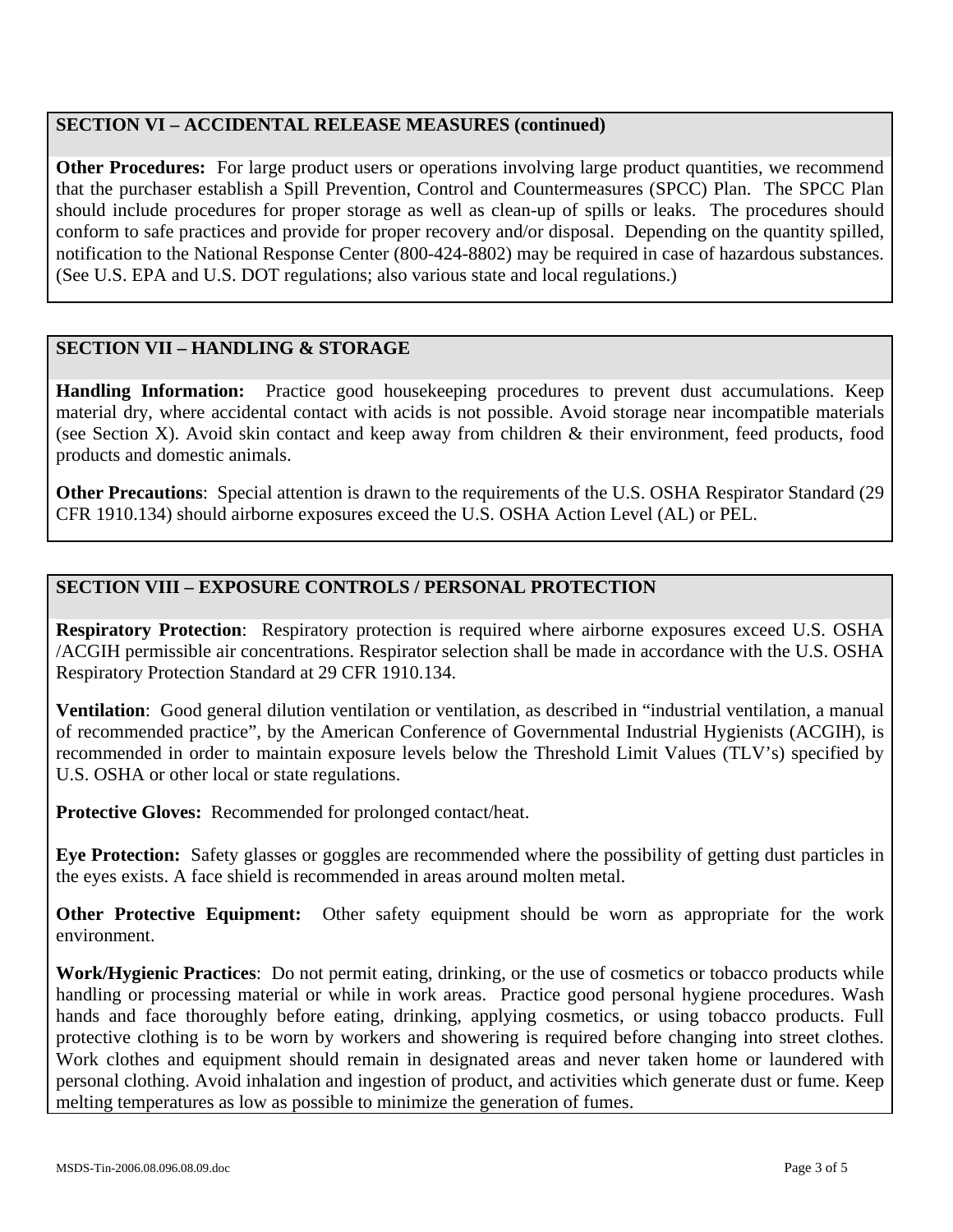#### **SECTION IX – PHYSICAL/ CHEMICAL CHARACTERISTICS**

| <b>Appearance At Normal Conditions:</b> | Gray to almost silver-white solid. |
|-----------------------------------------|------------------------------------|
| <b>Odor At Normal Conditions:</b>       | No Detectable Odor                 |
| Specific Gravity $(H20 = 1)$ :          | $5.8 - 7.3$                        |
| <b>Melting Point (Degrees F):</b>       | $>449^{\circ}$ F                   |
| <b>Boiling Point (Degrees F):</b>       | $>$ 4545 $\degree$ F               |
| <b>Solubility In Water:</b>             | Insoluble                          |
| <b>Evaporation Rate</b>                 | Not Applicable                     |
| <b>Vapor Density:</b>                   | Not Applicable                     |
| <b>Vapor Pressure:</b>                  | Not Applicable                     |
| pH:                                     | Not Applicable                     |

| <b>SECTION X - STABILITY &amp; REACTIVITY</b> |                                                                 |
|-----------------------------------------------|-----------------------------------------------------------------|
| <b>Stability:</b>                             | <b>Stable</b>                                                   |
| <b>Conditions To Avoid:</b>                   | Accidental contact with acids or strong oxidizers               |
| <b>Incompatibility:</b>                       | Chlorine, turpentine, acids, or alkalis.                        |
|                                               | Never mix molten metal with water - it will explode.            |
| <b>Hazardous Decomposition</b>                | Heavy metal oxide fumes, vapor, and/or dust may be generated at |
| <b>By Products:</b>                           | high temperatures.                                              |
| <b>Hazardous Polymerization:</b>              | Will not occur                                                  |

### **SECTION XI – DISPOSAL CONSIDERATIONS**

**Waste disposal methods:** May have value if recycled. Dispose of toxic substances & hazardous wastes in accordance with all federal, state and/or local disposal or discharge regulations. Under the Resource Conservation and Recovery Act (RCRA), it is the responsibility of the user of the product to determine, at the time of disposal, whether the product falls under the RCRA as a hazardous waste. This is because product uses, transformations, synthesis, mixtures, etc. may cause the resulting end-product to be classified as hazardous.

## **SECTION XII – TRANSPORTATION INFORMATION**

Hazard Class: Not Applicable **UN / ID No.** Not Applicable **U.S. DOT Label (s)** Not Applicable

U.S. DOT Shipping Name: Not regulated by U.S. DOT as shipped